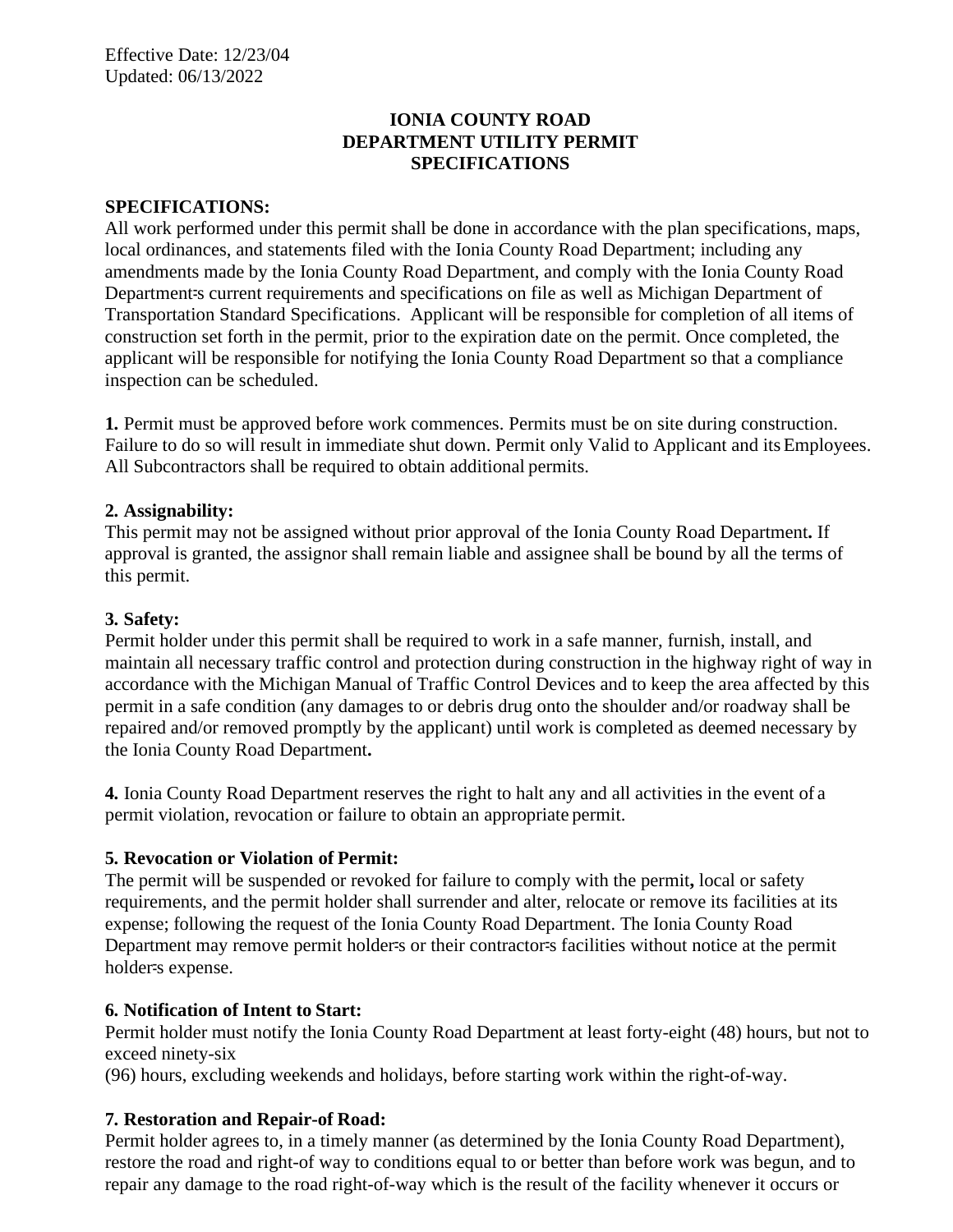appears**.**

## **8. Limitation of Permit:**

This permit does not relieve the permit holder from meeting other applicable laws and regulations of other agencies. The Permit Holder is responsible for obtaining additional permits or leases which may be required in connection with this work from other government agencies, public utilities, corporations and individuals, including property owners. Permission may be required from adjoining property owners.

# **9. Soil Erosion:**

The permit holder shall take all appropriate erosion control measures.

# **10. Time Restrictions:**

All work shall be performed Monday through Friday, excluding holidays, between 8:00 a.m. and 5:00 p.m. unless written approval is obtained from the Ionia County Road Department, and all work shall be performed only during the period set forth in this permit.

# **11. Time Period:**

The period applied and granted in this application and permit covers activity within the right-of-way for a period of one year from date of issuance. Failure of permit holder to finish work within one (1) year from date of issuance shall cancel this permit. Renewal may be obtained for an additional year upon payment of the permit fee. The obligation to operate, use, and/or maintain the facility to the satisfaction of the Ionia County Road Department remains in force as long as the facility exists and is within an area under the jurisdiction of the Ionia County Road Department.

# **12. Miss Dig:**

Permit holder must comply with the requirements of Act 53 of Public Acts of 1974, as amended. Call Miss Dig at (800) 482-7171 at least three (3) full working days, but not more than twenty-one (21) calendar days, before you start work. Permit holder assumes all responsibility for damaged or interruption of underground utilities.

# **13. Insurance:**

Permit holder shall furnish proof of liability and property damage insurance in the amount stated on this permit naming the Ionia County Road Department as an additionally insured certificate holder. Such insurance shall cover a period of not less than the term of this permit and shall provide that it cannot be canceled without release from the Ionia County Road Department.

# **14. Indemnification:**

Permit holder shall hold harmless and indemnify and keep indemnified the Ionia County Road Department, its officers and employees from all claims, suits and judgments to which the Ionia County Road Department, its officers, or employees may be subject and for all cost and actual attorney's fees which may be incurred on account of injury to person or damage to property; including property of the Ionia County Road Department; whether due to the negligence of the Permit Holder or the joint negligence of the Permit Holder and the Ionia County Road Department; arising out of the continued existence of the work product which is the subject of this permit.

**15.** This permit is subject to supplemental specifications on file with the Department and Act 200 of Public Acts of 1969.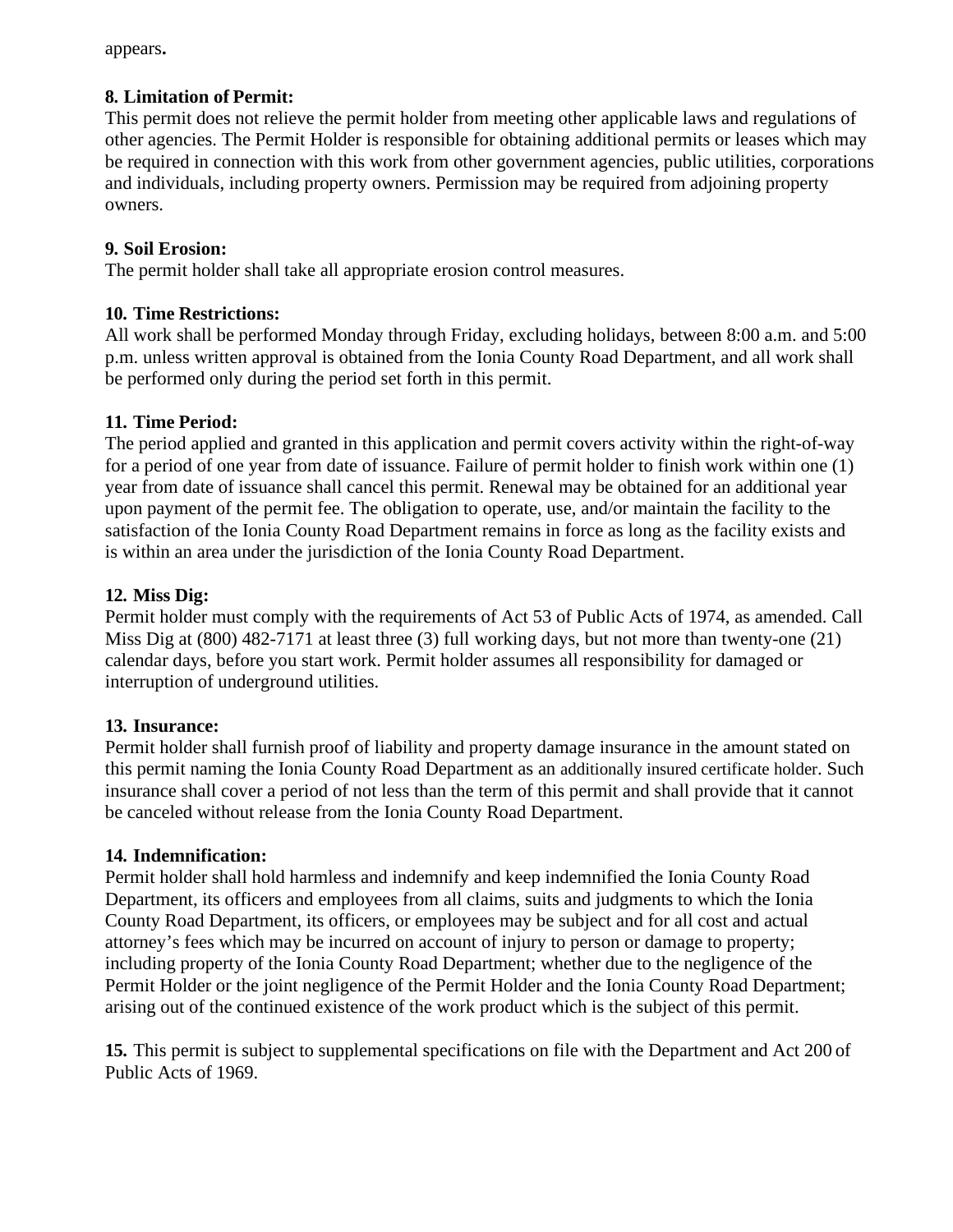## **Requirements**

| <b>Overhead Road Crossings Mainline</b>                                            | 22'             | <b>Minimum Height</b> |
|------------------------------------------------------------------------------------|-----------------|-----------------------|
| <b>Underground Mainline Cable in R/O/W</b>                                         | 48"             | <b>Minimum Depth</b>  |
| (All Pedestals shall be moved back to cable location, unless specified on permit). |                 |                       |
| <b>Road Bores</b>                                                                  | 72"             | <b>Minimum Depth</b>  |
| Service Drops in R.O.W maximum length of 250 feet running parallel with road.      |                 |                       |
|                                                                                    | 36"             | <b>Minimum Depth</b>  |
| Service Drops in R.O.W. minimum distance from center of road.                      | 28'             | <b>Minimum</b>        |
| All underground utilities that encounter a culvert/stream shall be bored           |                 |                       |
| <b>Below culvert/stream</b>                                                        | 10 <sup>2</sup> | <b>Minimum Depth</b>  |

# **Annual Utility Blanket Permit- Allowable Activities**

**1.** Maintenance for tree trimming and tree removal to provide adequate clearance from all poles and wires on all county roads occupied, crossed or paralleled by electric transmission, distribution and communication lines. The Ionia County Road Department shall require a minimum of seventy-two (72) hours notification of all high line tree trimming within the road right-of-way. Failure to notify will result in shut down.

**2.** Inspection, maintenance, repair and replacement of existing infrastructure including individual services or branch lines not to exceed two hundred fifty (250) feet running parallel to the road within the right-ofway.

**3.** Prior written approval shall be obtained from the Ionia County Road Department or its designated representative for any operation, which involves cutting of pavement.

**4.** Repair and routine maintenance of aerial facilitiesincluding:

- Replacement of up to six (6) poles within existing lead.
- Adding guys and anchors to existing poles.
- Installation of aerial crossings for service drops. Minimum Height Twenty (20) feet.
- Temporary guard poles (minimum of fifteen (15) feet from the edge of roadbed.)

**5.** Repair and routine maintenance on existing plant facilities (including buried cable, loops and buried closures).

**6.** Separate use permits shall be obtained for all boring. Leading edge of bore pits shall be a minimum of fifteen (15) feet from the edge of roadbed.

**7.** Separate use permit shall be obtained for all drops in excess of two hundred fifty (250) feet running parallel to the road within the road right-of-way.